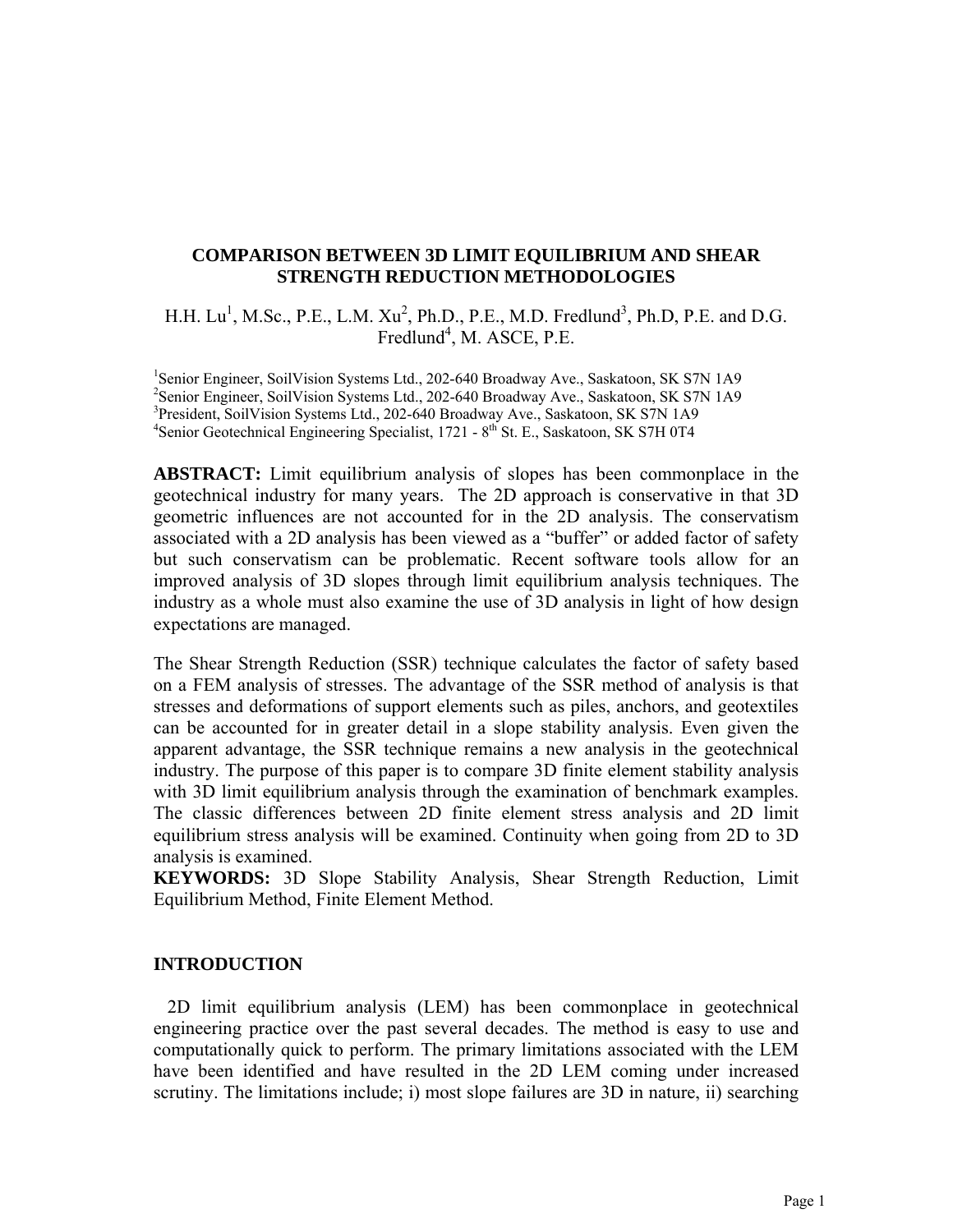for the critical slip surface remains difficult, and iii) it is difficult to handle more advanced and real-world stress conditions such as *Ko* conditions in a numerical model.

 The limitations associated with 2D LEM have led to increased interest in 3D models. As well, numerical models have been developed which better account for stress considerations. The 3D LEM method holds promise as it can also be modified to import a stress field from a finite element method (FEM) analysis. Advancements in computational capacity have also led to the ability to apply the shear strength reduction (SSR) techniques in 3D.

 This paper presents results of an internal research program undertaken at SoilVision Systems on comparisons between 3D LEM methodologies as implemented in the SVSLOPE 3D software and the 3D SSR as implemented in the internal version of the SVSOLID 3D software. The comparisons are designed to explore the potential differences between the two methodologies. The comparisons are also designed to lead to increased confidence when applying either of these technologies in geotechnical engineering practice.

 The 2D LEM is widely used in geotechnical engineering for slope stability analysis. However, slope failures are generally 3D in shape. The 2D approach is generally considered to be conservative in that 3D influences of geometry are not accounted for in a 2D analysis. Furthermore, the assumption that 2D analyses lead to conservative factors of safety is correct only when the critical section of the 3D model is selected for the 2D analyses. It is time consuming to ensure that the 2D section model is truly the critical 2D section for general slopes. The use of 3D slope stability analysis is important when modeling real world problems. 3D analyses make designs more economical and provide a guide for 2D designs. It is useful, for example, to know the percentage difference between 3D factors of safety and 2D factors of safety. The most common methods for 3D slope stability analysis are 3D LEM based on columns and 3D SSR based on FEM analysis.

# **3D LEM Slope Stability Analysis**

3D LEM slope stability analysis is traditionally based on an extension of 2D LEM analysis. Many researchers have undertaken research on 3D LEM analysis (Hovland 1977, Zhang 1988, Hungr, Salgado and Byrne 1989, Lam and Fredlund 1993, Cheng, etc. 2005). The slicing method in 2D analyses has been extended into 3D analysis with columns by various authors due to the popularity of 2D LEM slicing methods. Some of the benefits of the 2D slicing method include its ability to accommodate complex geometries, variable soils, pore-water pressure conditions and various reinforcement systems.

 Most 3D LEMs are based on the assumption that the failure direction for a slope is pre-defined in order to derive the factor of safety equations, (i.e. the failure sliding direction is not part of the slope stability analysis solution). Location of the critical failure surface and its direction is a challenging global optimization problem. Jiang (1997), Yamagami and Jiang (1997) provided an optimization-minimization procedure (OMP) known as Dynamic Programming (DP). Baker, (1980) used a random number generation technique to find the critical slip surface and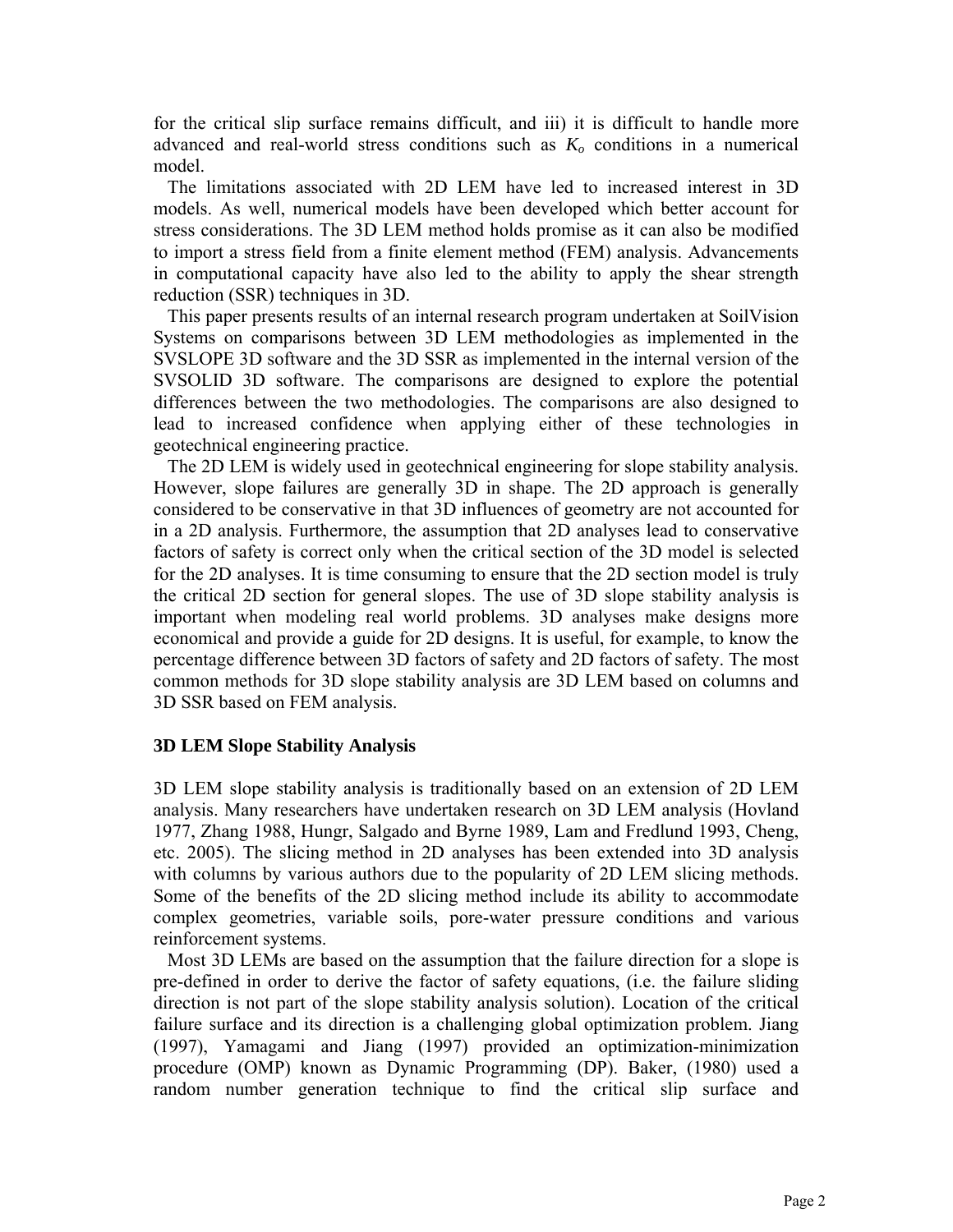corresponding sliding direction. Cheng and Yip (2003) derived 3D asymmetric slope stability analysis equations based on extensions of Simplified Bishop, Simplified Janbu and Morgenstern-Price methods. The direction of sliding was determined from 3D force/moment equilibrium equations and the formulation is equivalent to the Yamagami and Jiang (1997) OMP.

## **3D FEM-SSR Slope Stability Analysis**

 The finite element method (FEM) has been extensively used to analyze various geotechnical problems. To perform a slope stability analysis using the FEM, the SSR technique dictates that the soil shear-strength is gradually reduced until failure conditions occur. The factor of safety (FOS) for a SSR analysis is defined as the ratio of the shear strength of the soil to the shear stress developed along the critical failure surface and is mathematically written as follows.

$$
c_f = c/SRF
$$
 (1)

$$
\emptyset_f = \tan^{-1}(\tan \emptyset / SRF) \tag{2}
$$

where  $\epsilon$  and  $\emptyset$  are the cohesion and angle of internal friction for the Mohr-Coulomb shear strength parameters.  $c_f$  and  $\mathbf{\Phi}_f$  are factored shear strength parameters. *SRF* is called the strength reduction factor. In order to reach to the state of limiting equilibrium, the *SRF* is gradually increased. This means that the soil shear strength gradually becomes weaker and weaker, until it is no longer possible for the FE model analysis to reach convergence. At this stage, the slope is said to fail and the factor of safety is equal to *SRF*. Non-convergence within a specified number of iterations and tolerance is an indicator of slope failure because of the absence of force equilibrium (i.e., stress and displacement distributions that satisfy the equations of equilibrium cannot be established based on the factored set of shear strength parameters).

 The FEM-SSR analysis has been shown to be a powerful and a useful alternative to conventional LEM slope stability analytical techniques, (Griffiths *et al.,* 1999, 2007; Wei 2009). SoilVision Systems Ltd. has incorporated the 3D FEM-SSR into its commercial package called SVSOLID 3D (to be released shortly). Consequently, the 3D FEM-SSR will be readily available in geotechnical engineering practice.

## **EXAMPLES**

 The following benchmarks / examples are utilized to demonstrate the differences between various methods of analyzing the stability of a slope and the resulting factor of safety.

### **Example 1: A Conical Heap**

 The stability of a conical heap will be analyzed in this section. This example was first analyzed by Baker and Leshchinsky (1987) using the variational limit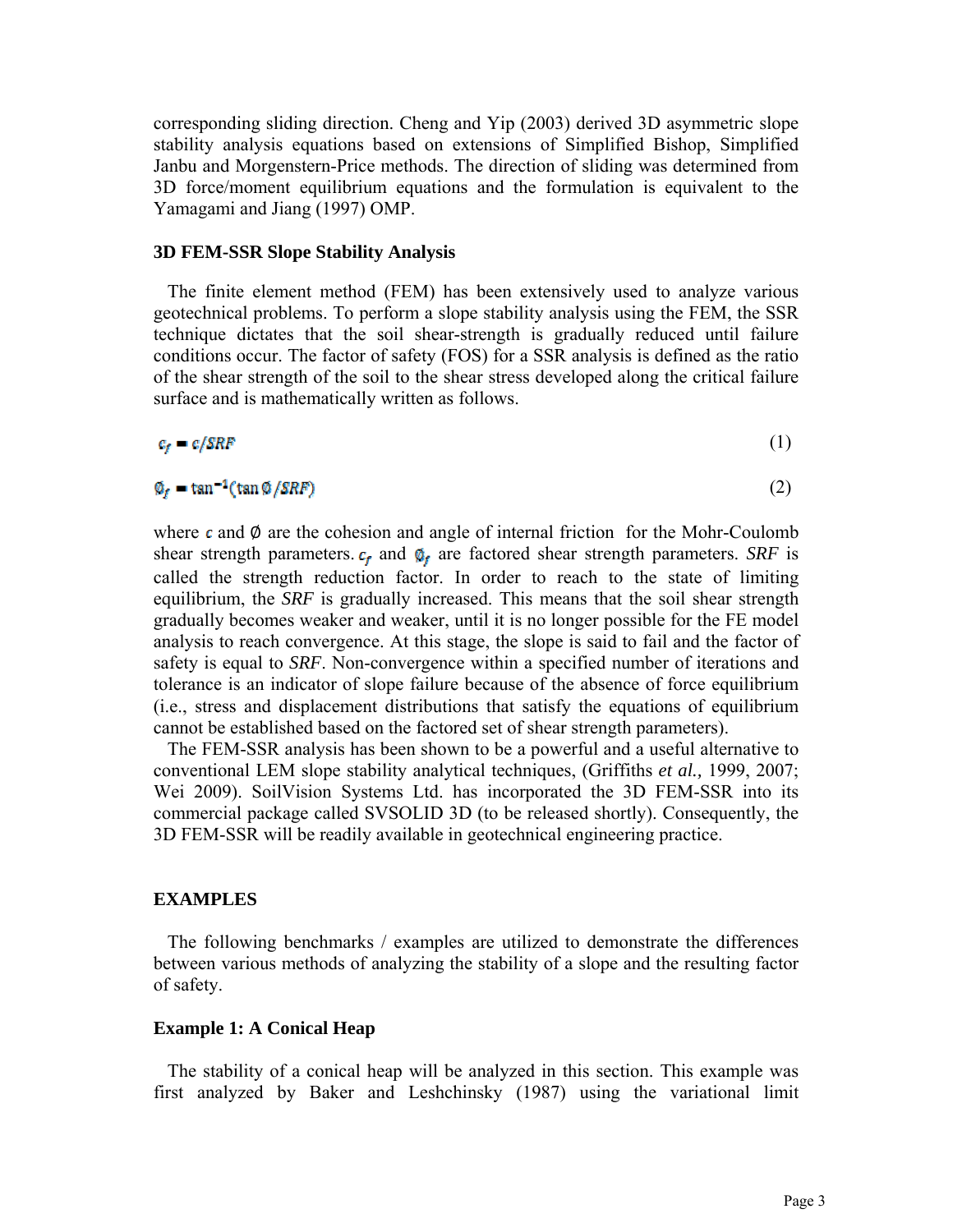equilibrium approach and then analyzed by Jiang (1997) using LEM with dynamic programming. Figure 1 illustrates half of the extended log-spiral surface generated by the variational calculus solution.

In Baker and Leschinsky (1987), a non-dimensional parameter  $\lambda = \frac{\sigma}{\sqrt{H}} \tan \phi$  was used to consider the effect of different parameters on the critical slip surface. A 3D model is shown in Figure 1. The non-dimensional parameter was  $\lambda$  set to 0.067. This lambda value,  $\lambda$ , corresponds to Figure 6 in Baker and Leshchinsky (1987) with the height of the cone at 5.0m. The unit weight of the material was 20  $(kN/m<sup>3</sup>)$ , cohesion was 21 kPa,  $\phi$  = 17.5 degree. The comparison of factor of safety results calculated by various researchers is shown in Table 1.

| 3D LEM         | 3D SSR | <b>Jiang</b> (1997)<br>$(LEM+DP)$ | Baker et al.,<br>(1087)<br><i>(Variational</i><br>Analysis) |
|----------------|--------|-----------------------------------|-------------------------------------------------------------|
| 0 <sup>0</sup> | ი  95  | 0 ዓ6                              | $.00\,$                                                     |

**Table 1. Comparison of 3D FOS for the conical heap in Example 1** 



**FIG 1. A Conical heap model**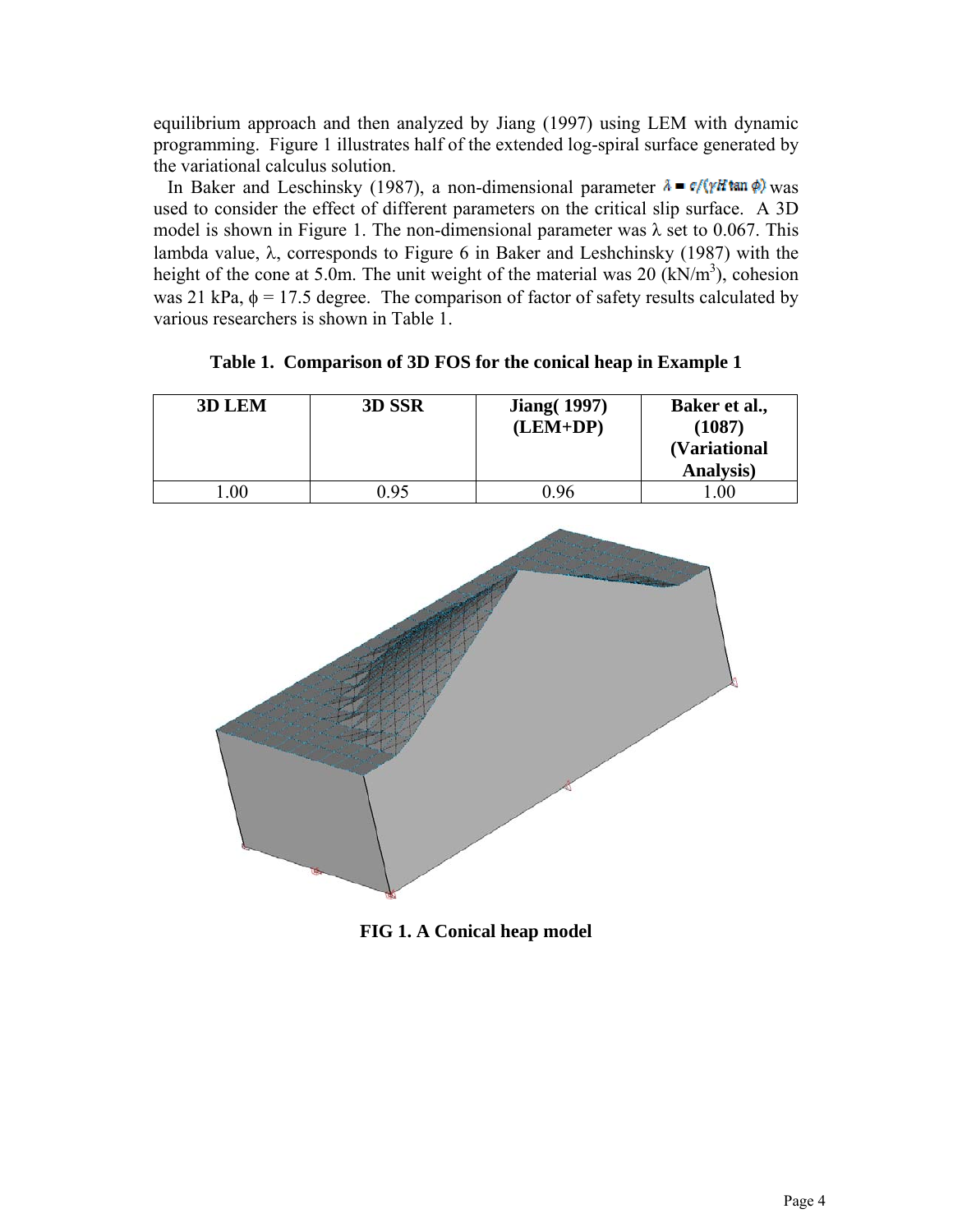

**FIG 2. Contour of total displacement of 3D Shear Strength Reduction analysis** 



**FIG 3. The critical slip surface of the 3D LEM analysis (Spencer Method)**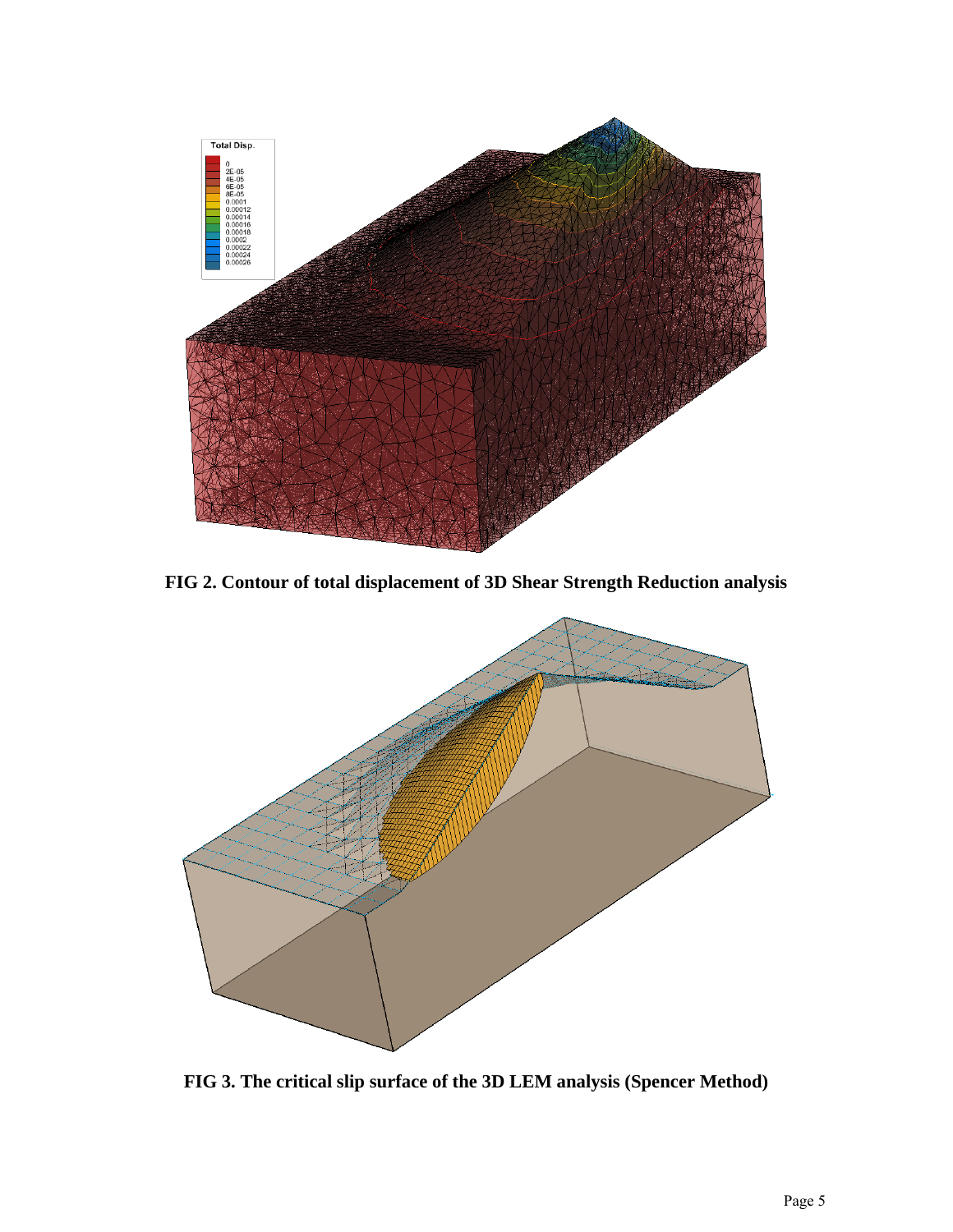## **Example 2: A 3D Slope with Complicated Geometry**

 A general 3D slope is considered in this example. The model was digitized from Jiang (1997). The plan view with contours of the ground surface elevation is shown in Figure 7. The material parameters used for this model are cohesion of 9.6 kPa, angle of internal friction of 15 degree, and a unit weight of  $18.0 \text{ kN/m}^3$ . The 3D slope shown in Figure 7 has a critical sliding direction that is unknown. In other words, the critical sliding direction needs to be calculated as part of 3D solution for LEM analysis.

 One of the advantages of the 3D FEM-SSR analysis is that the sliding direction does not need to be specified in advance, while for the 3D column-based LEMs, the critical sliding direction is another variable which must be determined through a searching procedure. The ability to search for the critical slip surface sliding direction with optimization has been utilized in this study. The purpose of this example is to compare 3D FEM-SSR slope stability analysis and 3D LEM slope stability analysis for general slopes without pre-knowing the sliding direction information.

 Table 3 shows the comparison from different analytical results. Jiang (1997) showed a factor of safety of 1.11 based on 3D Simplified Janbu method with the use of dynamic programming searching. The factor of safety from the FEM-SSR analysis was 1.15. The contours of the final total displacement at the final stage are shown in Figure 8. The critical slip mass based on 3D LEM analysis is shown in Figure 9. The factor of safety was 1.12 for the Simplified Bishop method. The critical slip direction also needed to be found. As shown in Figure 10, the critical slip surface direction is 58 degree clockwise from the negative *x*-direction. It can be seen that both the shape and the sliding direction are similar for the FEM-SSR analysis and the LEM analysis (Figure 8 and Figure 9).

| <b>3D LEM</b>   | 3D SSR | <b>Jiang</b> (1997)<br>$(LEM+DP)$ |
|-----------------|--------|-----------------------------------|
| $1.12$ (Bishop) |        |                                   |

**Table 3. Comparison of 3D FOS for the slope in Example 2**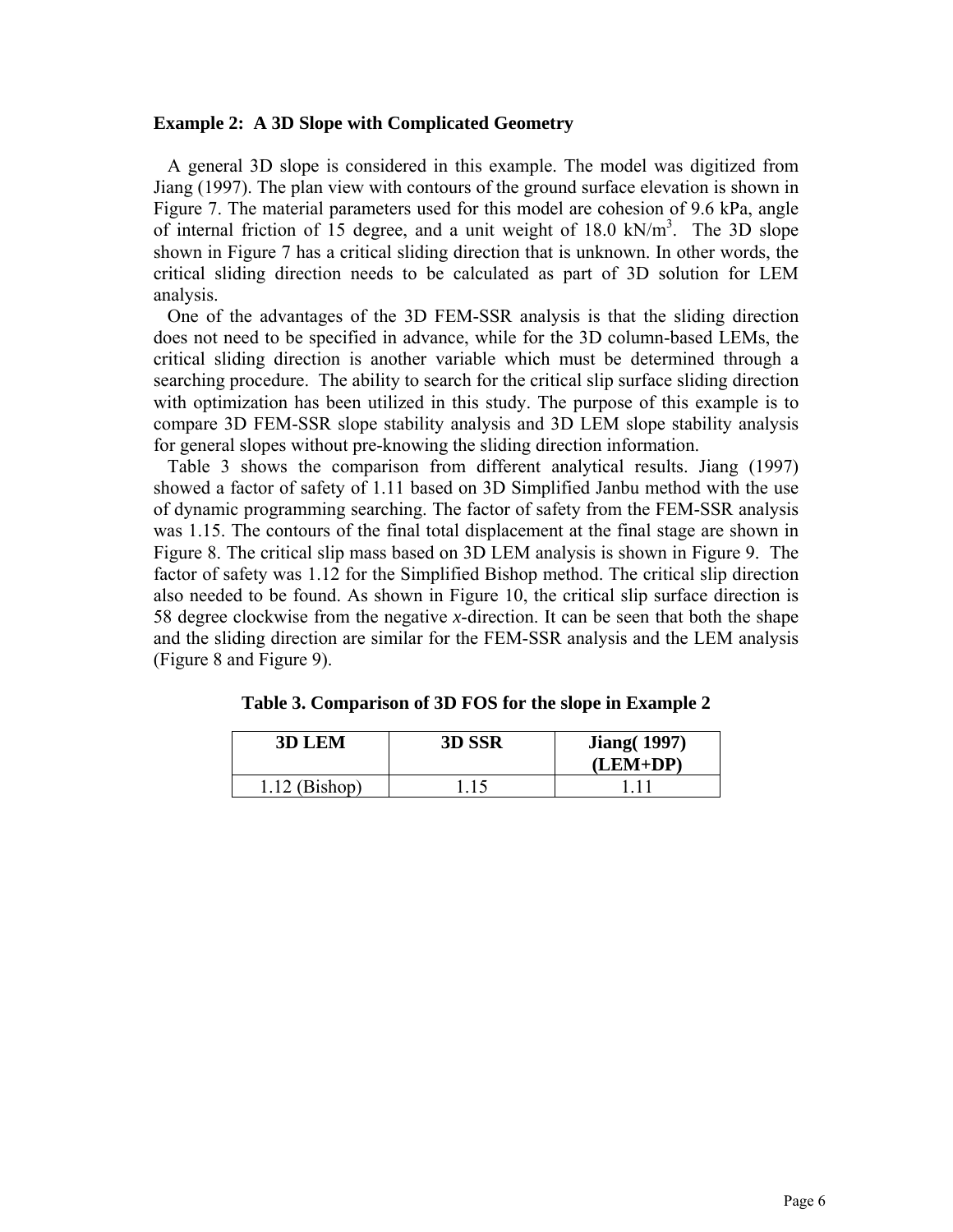

**FIG 4. Plan view of the general slope with contour of elevation of the ground surface** 



**FIG 5. Contour of total displacement of 3D Shear Strength Reduction analysis**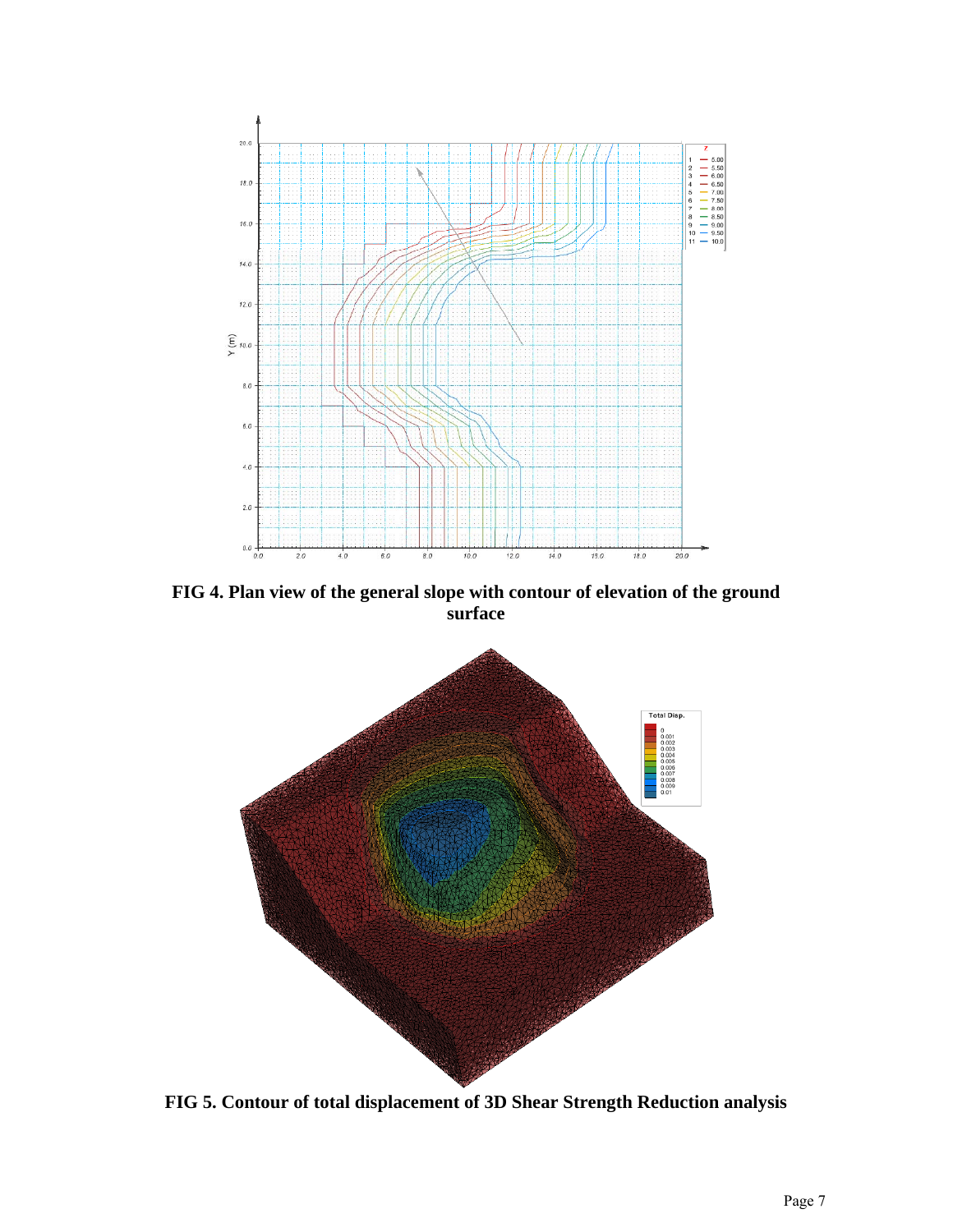

**FIG 6. The critical slip surface of 3D LEM analysis result (Simplified Bishop method)** 



**FIG 7. Plot of slip direction angle vs. FOS for Example 2**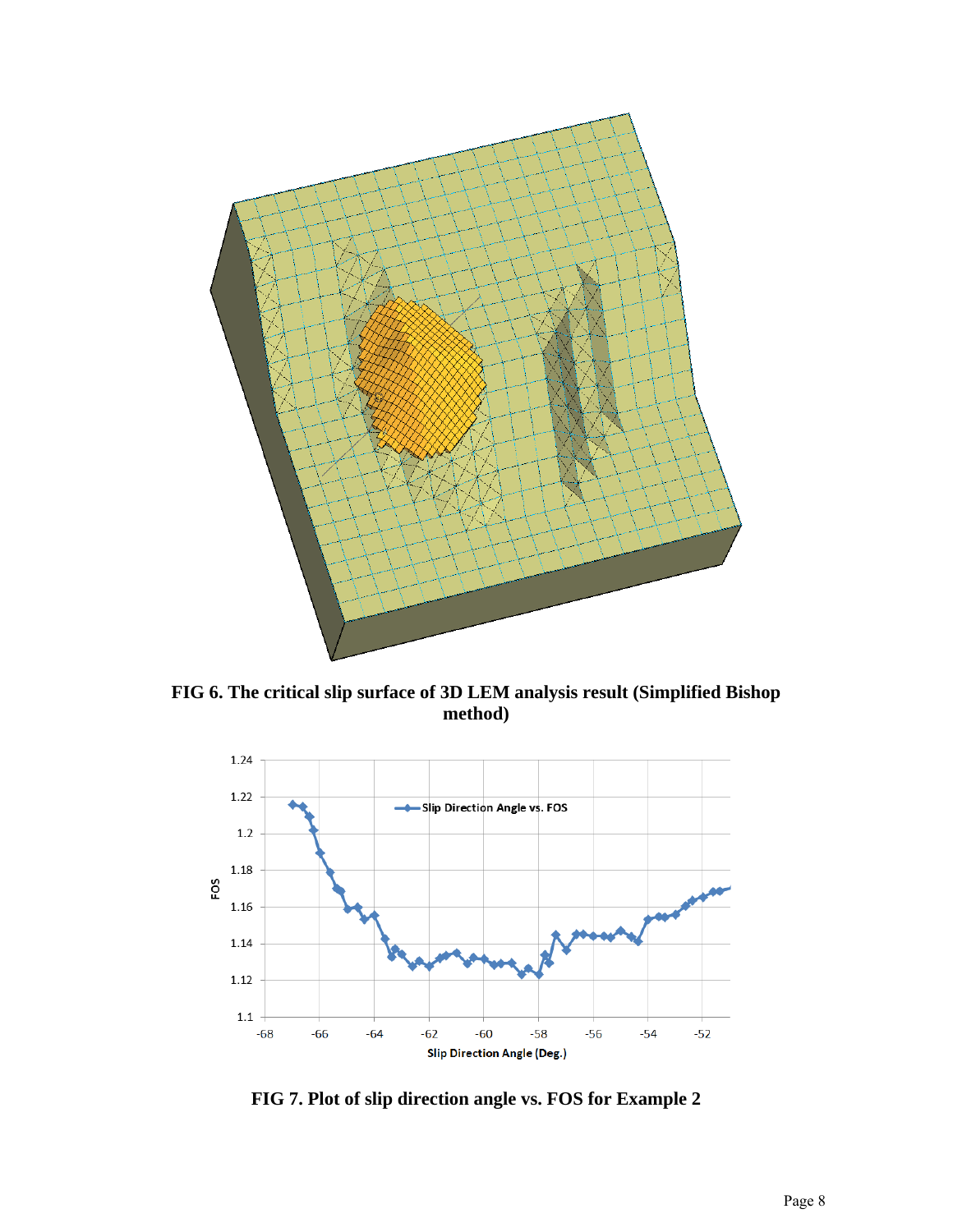#### **CONCLUSIONS**

 A slope failure occurs along the most critical sliding direction. This direction is often unknown in a general 3D slope stability analysis. Determination of the critical slip surface and the corresponding factor of safety involves the search for the critical sliding direction. One of the advantage of FEM-SSR technique is that it does not need to specified the sliding direction in advance, however it should also be noted that the method cannot provide the precise direction of sliding. An optimizaton technique that can be used to find the critical sliding direction as part of factor of safety search was utilized in this study.

The first example demonstrates the consistency amongst the LEM, SSR, LEM+Dynamic Programming methods, and the variational calculus analysis. The resulting factor of safety for each of the methods varies only between 0.95 and 1.00.

The second example investigates the case where the slip surface may be truncated by a bedrock layer. The analysis demonstrates consistent results between the LEM method (two software packages) and the SSR method. Both the location of the slip surface and the calculated factor of safety are consistent between the two methodologies.

 Example 2 demonstrates the similarity of results between analyzing a complex 3D slope stability geometry where the direction of the slip may have an effect on the calulated factor of safety. A factor of safety of 1.12 was calculated when using the Bishop Simplified method and the value agrees well with other methods. It is also possible to determine the most likely slip direction of 58 degrees through an interative searching technique.

 These results demonstrate the value of being able to use both the 3D LEM and the FEM-SSR methodologies for the analysis of slope geometries and loading conditions which are 3D in character.

# **REFERENCES**

- Baker R. 1980. Determination of the critical slip surface in slope stability computations. *Int. J. for Numerical and Analytical Methods in Geomechanics*, 4, 333-359.
- Cheng Y.M. 2003. Locations of critical failure surface and some further studies on slope stability analysis. Computers and Geotechnics 30 (3), 255–267.
- Cheng Y.M., Liu H.T., Wei W.B. and Au S.K. 2005. Location of critical threedimensional non-spherical failure surface by NURBS functions and ellipsoid with applications to highway slopes. *Computers and Geotechnics* 32 (6), 387-399.
- Griffiths D.V. and Lane P.A. 1999, Slope stability analysis by finite elements, *Géotechnique*, 49 (3), 387-403.
- Griffiths D.V. and Marquez R.M. 2007. Three-dimensional slope stability analysis by elasto-plastic finite elements, *Géotechnique*, 57 (6), 537–546.
- Hovland H.J. 1977. Three-dimensional slope stability analysis method. *J Geotech Eng Div*, ASCE 103 (9), 971–986.

Hungr O., Salgado F.M. and Byrne P.M. 1989. Evaluation of a three-dimensional